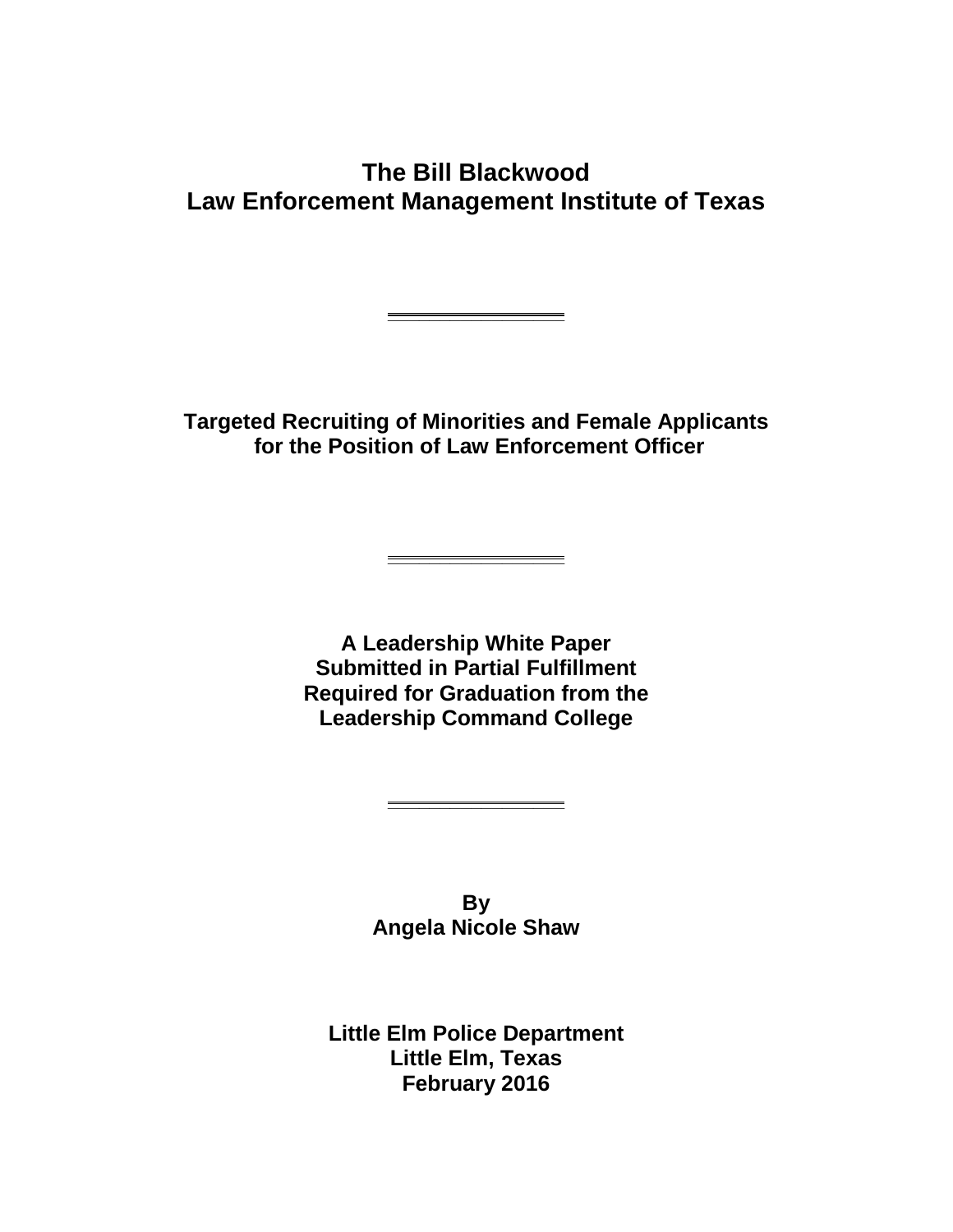#### **ABSTRACT**

Law enforcement is an ever changing profession. Not only have the tactics changed, the "face" of law enforcement has changed. The expectations of the public in which law enforcement serves has changed as well. The public expects their law enforcement officers to represent them in the best way possible. Representation can come in the form of having the same goals, ideals, and even the actual appearance of the police officer.

Police officers of the past were historically white and male. Many minorities and females have never contemplated a career in law enforcement. In an effort to better represent society today, targeted recruiting efforts must be made in order to hire qualified applicants of varying races and genders. This is not to say that only minorities should be hired at the expense of better qualified applicants. This would be an unfair practice.

Research was conducted using journals and internet sites. It was concluded that targeted recruiting works in increasing the number of minority and female applicants. This is important to the future of law enforcement to ensure all citizens are included and all are represented. It is also important for a greater buy-in from the citizens in which law enforcement serves.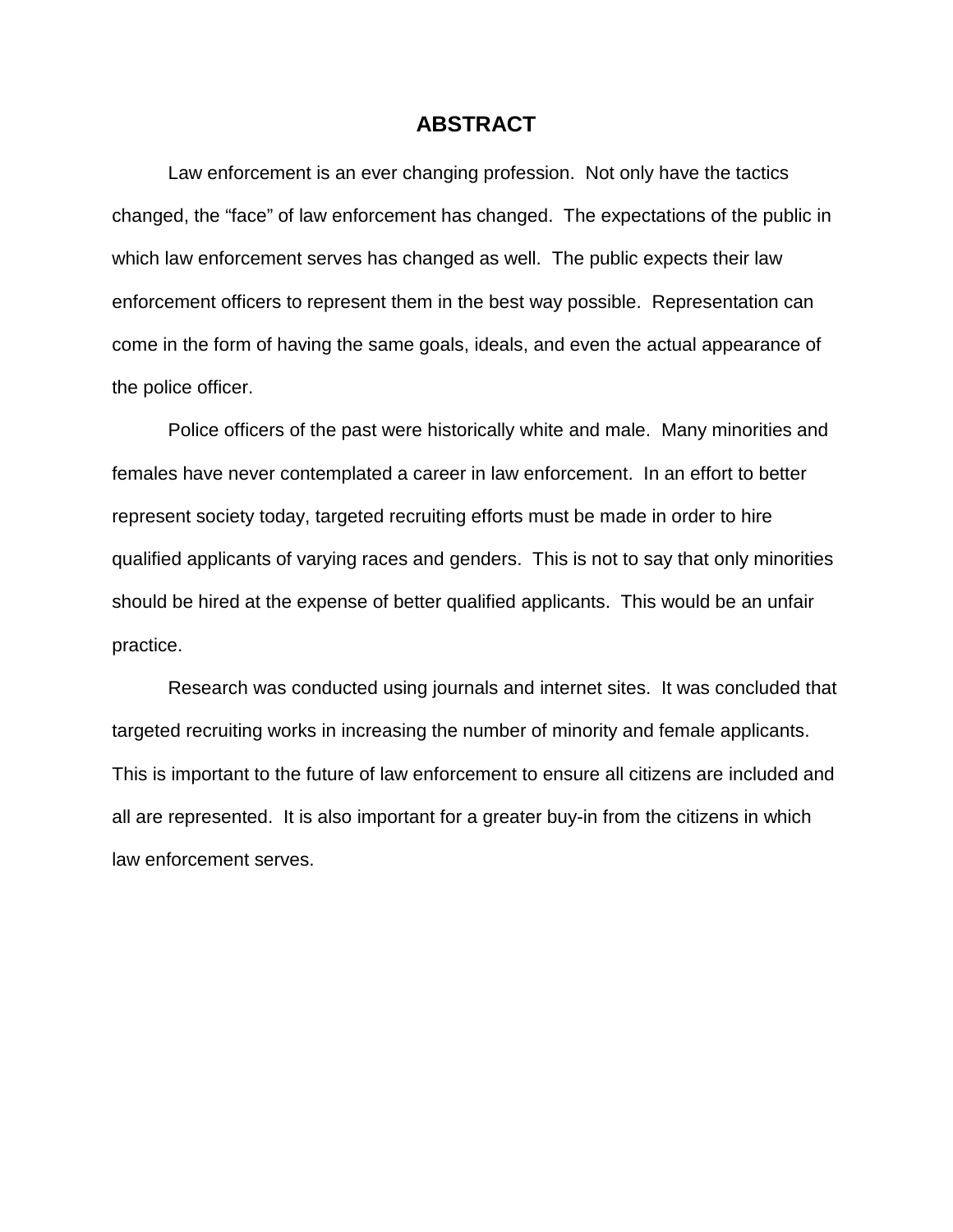# **TABLE OF CONTENTS**

### Abstract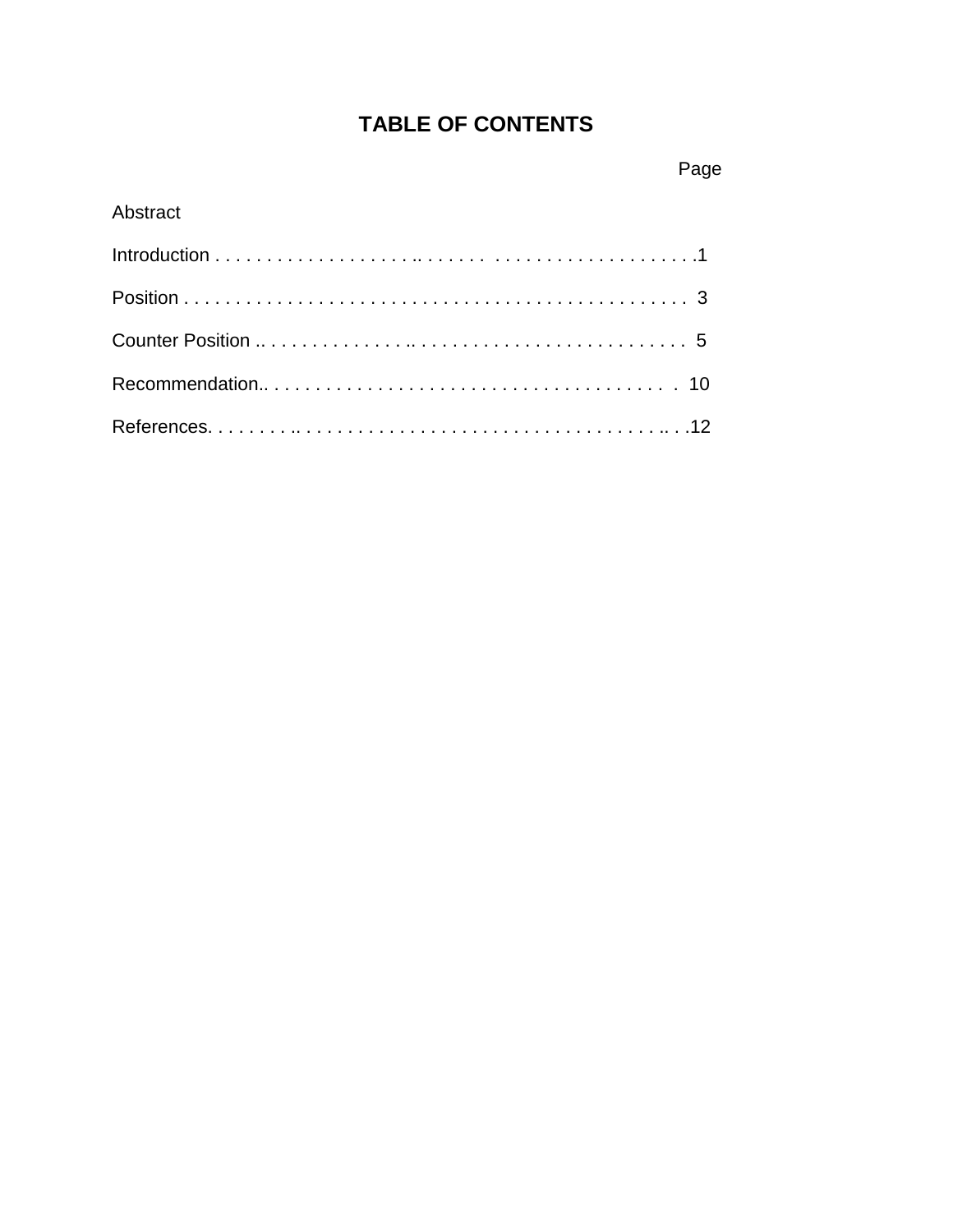#### **INTRODUCTION**

In April of 1993, Stephen Lawrence, a black teenager, was murdered in England. The citizens in the area in which he lived believed the investigation following his hate crime murder was grossly mishandled due to racist fundamental beliefs of the police department. The Steven Lawrence Inquiry was put together to access the murder investigation and to identify any institutionalized racism (Moore, 2004, p. 15). Institutional racism is such that it is not individualized to a specific person, but is present throughout an organization (Murji, 2007, p. 843).

The MacPherson Report was published subsequent to the Steven Lawrence Inquiry. Sir William MacPherson's report made 70 recommendations to make the police force more effective when dealing with race issues (Buchanan, 2006, p. 173). Officers were assigned within neighborhoods and dedicated hate crime units. A change in the police department's training curriculum was mandatory Community Race Relations (CRR) Training (Buchanan, 2006, p. 174). The training was conducted to prepare police officers extend a greater degree of sensitivity to other cultures. Many improvements were made in regards to race relations in England since the publication of the MacPherson report; however, England's problem with racism did not stop at this one incident and it is not a geographically isolated occurrence.

The United States also has a long history of racism and discrimination. The United States utilized slave labor from the time of the first American colonies in the early 1600's to the abolition of slavery by the 13<sup>th</sup> Constitutional Amendment in 1865 (Barlow & Barlow, 2000, p. 275). Although slavery was officially banned in 1865, former slaves were "released into an extremely hostile environment, and they met resistance to their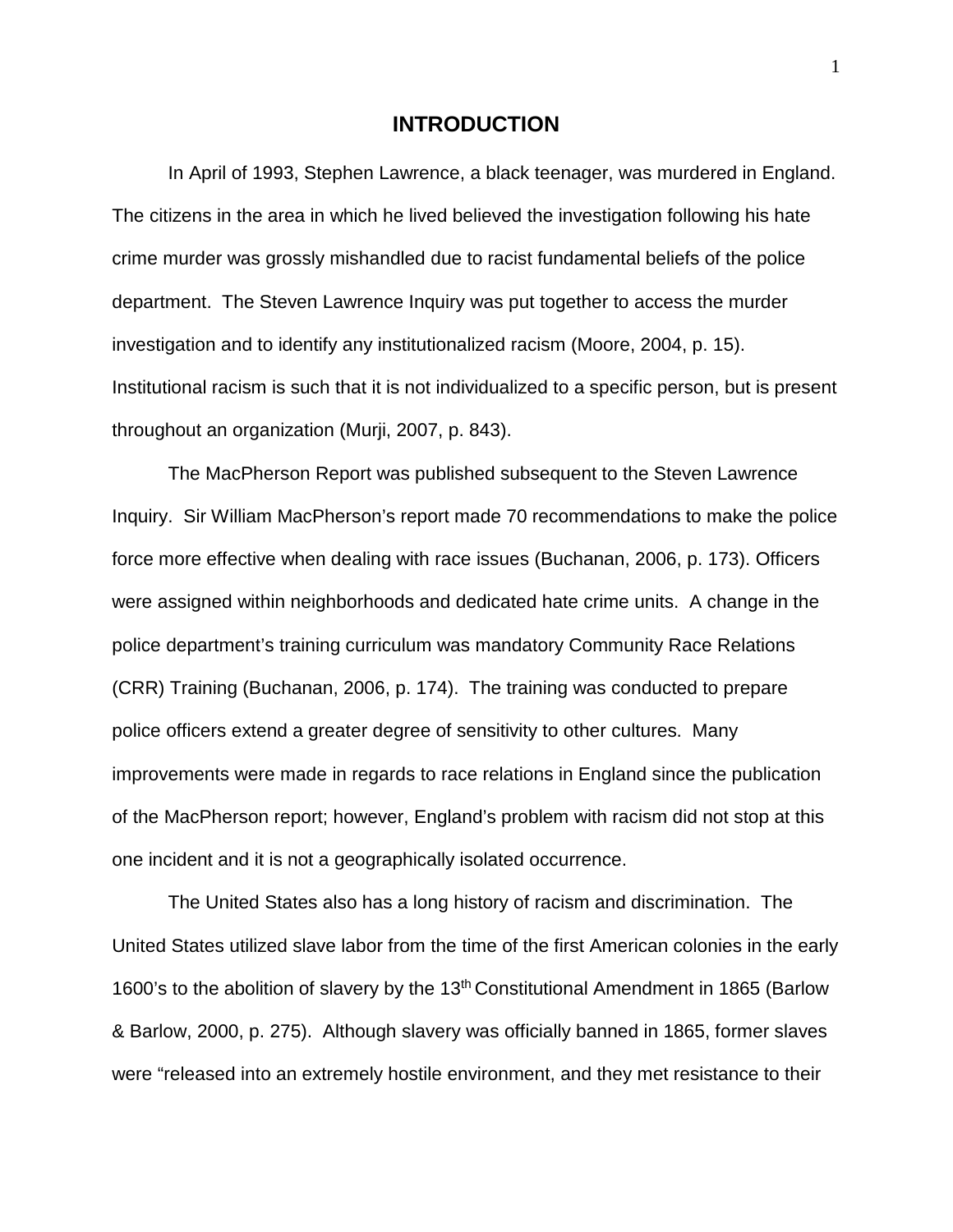every attempt to adjust, assimilate, or simply survive" (Barlow & Barlow, 2000, p. 275). Ever since their release from slavery, blacks have been trying to assimilate into a workforce that openly did not want to accept them.

Title VII of the Civil Rights Act of 1964 is a clear cut guideline governing employment rules. This was enacted due to the employment resistance that those of a minority status were facing as they attempted to gain employment. Another way to assist minorities gain employment is Affirmative Action, which was implemented in the public sector in 1972. The purpose of Affirmative Action is to ensure that persons are not excluded from the hiring process of an organization based upon their gender or race. It is also to help ensure that all employees are able to advance and be able to received education and training ("About Affirmative Action," 2011, paragraph 8).

Law enforcement, just as other employment entities in the United States, has had a history seeped in racism and discrimination. The 1967 President's Commission and the 1968 Kerner Commission highlighted the need for a more diversified police force (Doerner, 1995, p. 197). Law enforcement had to undergo a massive change in order to represent the community in which it served in order to protect the rights of all (Sklansky, 2006, p. 1228). In order for law enforcement agencies to hire more minorities and females, it must engage and practice targeted recruiting techniques in order to hire more officers from these underrepresented groups.

The last year that statistics were captured by the United States Department of Justice was 2007. According to the Bureau of Justice Statistics, local police departments hired a total of 463,000 officers. Of this total number, 1 in 4 police officers is from a minority group. That is, approximately 117,113 officers, or 25.3%. The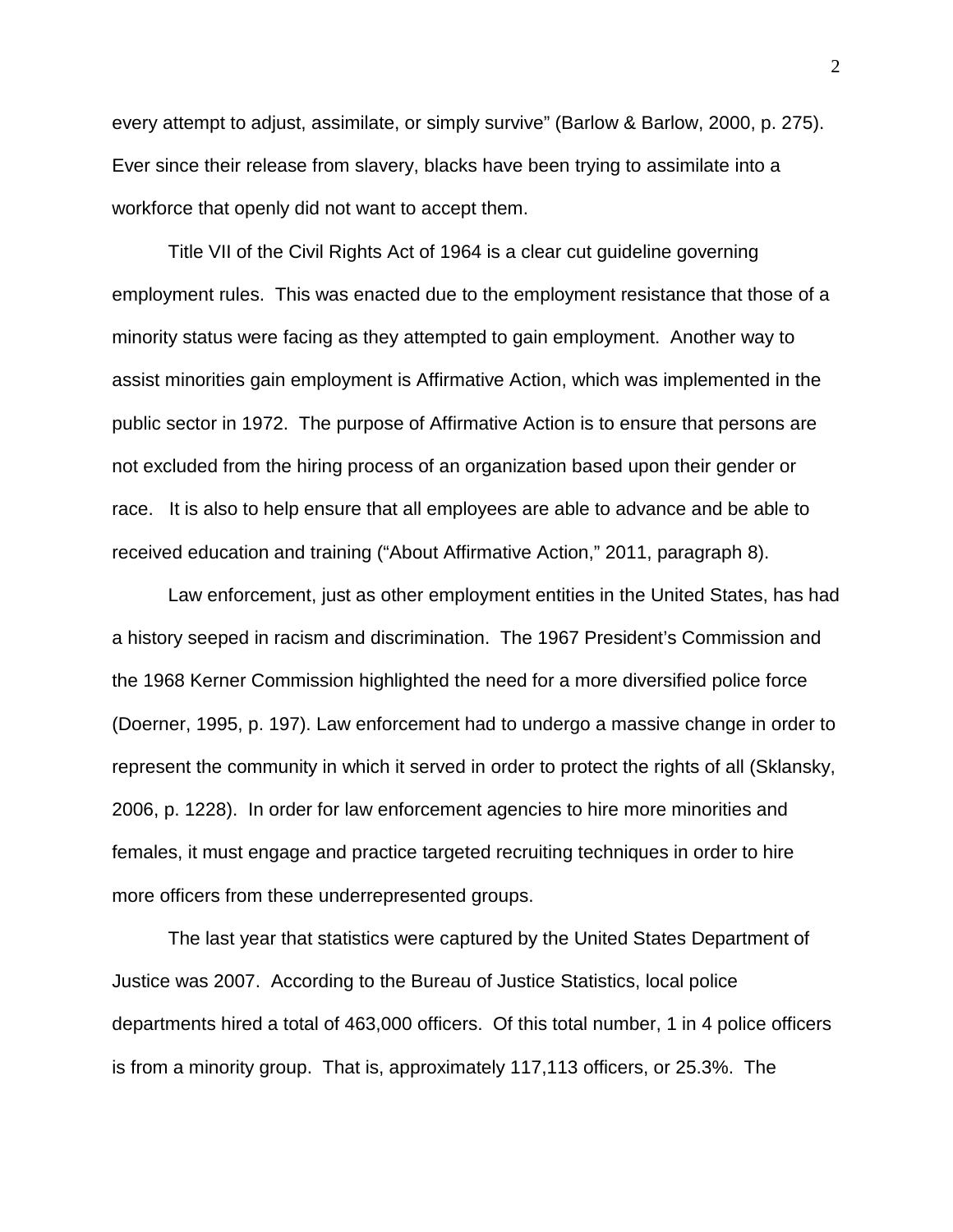breakdown of that number is: black officers 55,267 (11.9%), Hispanic officers 47,678 (10.3%), and Native American/Asian/Pacific Islander 12,564 (2.7%). This does not account for 1,604 or .4% of officers due to them claiming more than one race/ethnicity or margin of error. Also out of this total number of police officers, one in eight officers are female. That is approximately 55,305, or 11.9%. (United States Bureau of Justice, 2007).

#### **POSITION**

The obvious problem that arises from this need for law enforcement to be more representative is how to employ more minority and female law enforcement officers. Law enforcement agencies should engage in and practice targeted recruiting techniques in order to hire more minority and female police officers. Competition for police positions is very difficult, so agencies must engage in techniques that will attract non-traditional candidates (Martinez, 2006, p. 14). Making matters worse is as babyboomers are retiring, the pool in which to hire from is becoming more and more scarce (Slahor, 2007, p. 55).

A group that is underrepresented in law enforcement is females. Female officers started to enter law enforcement in the 1970's. They have made great strides to assimilate but still fall very short in representation (Sklansky, 2006, p. 1219). Female officers add a unique facet to law enforcement. Historically, female officers do not have the physical strength of their male counterparts. For this reason, they have come to rely on verbal problem solving techniques rather than brute force. Because women rarely resort to force, consequently, their use of force complaints are far less frequent than men (Foster, 2006, p. 97). A male officer is 8.5 times more likely than a female officer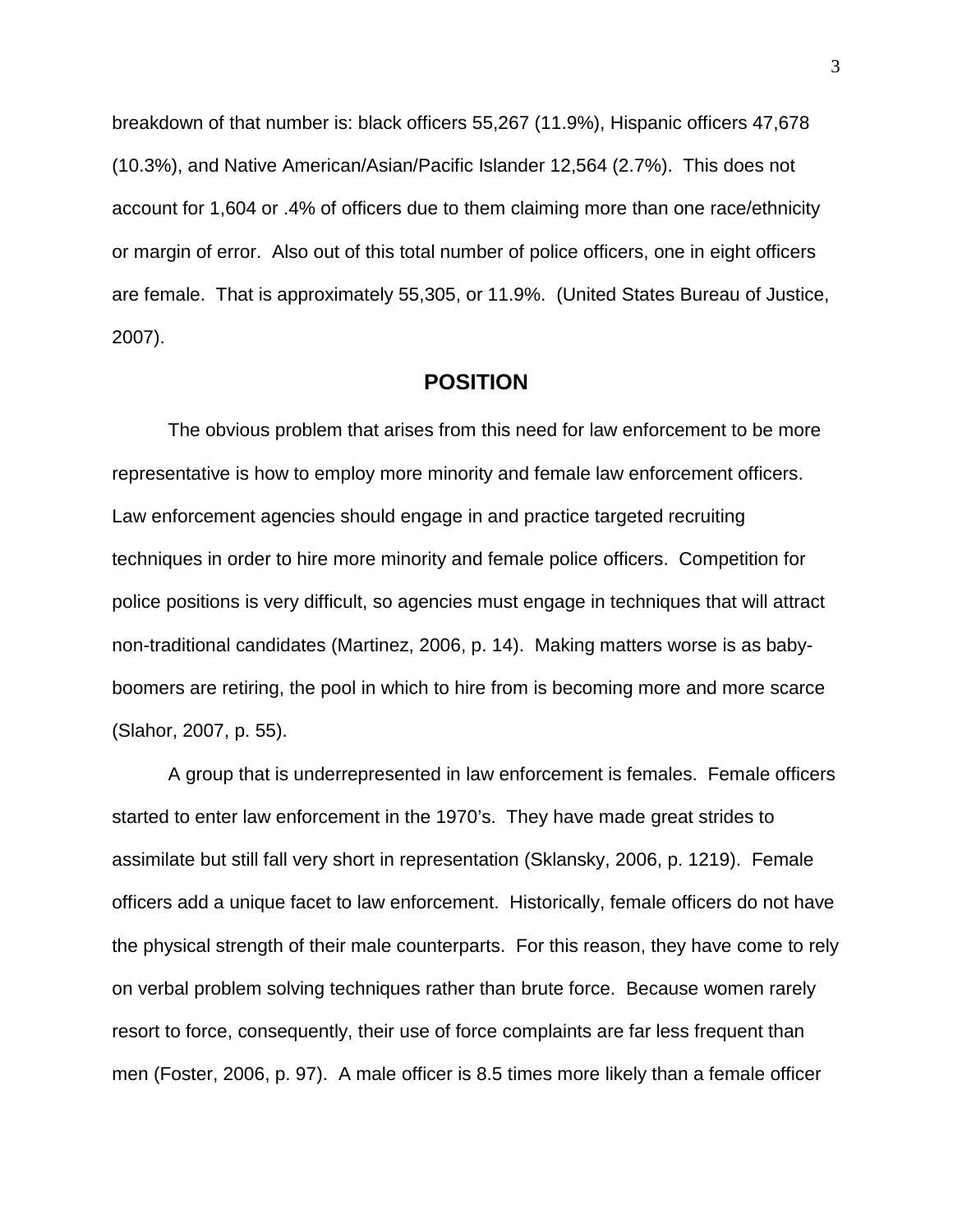to have a use of force complaint filed against him. Also, when a payout is made, the average male payout is 2.5% to 5.5 % higher than the payout of their female counterparts claims.

In 1991, after the Rodney King beating in Los Angeles, the Christopher Commission had several conclusions. One of these conclusions was that female officers could deal with potentially violent situations more peacefully than male officers. Over time, female officers gain tactical skills, build strength, and assimilate into the male culture of law enforcement; however, they never lose their ability to reason and communicate (Foster, 2006, p. 97). Their ability to communicate and to prevent violence rather than join in it has become one of their most valuable tools.

Another conclusion of the Christopher Commission was that police forces should be representative of the community. It encouraged law enforcement executives to make every effort to hire minorities and women. It also encouraged law enforcement agencies to promote minorities and women through the ranks (Foster, 2006, p. 98). The reasoning for this is said to be to aid in communication, decrease tension, and foster community trust. The community is more apt to trust a police force that looks like them. That means, if they can see officers that are black, Hispanic, or female, they trust the entire department more so as a whole, than a police force that is solely made up of white male officers (Sklansky, 2006, p. 1228).

Since the beginning of formalized law enforcement, Sir Robert Peel recognized the need for a police force that represented the community in which it served. He did not wish to have the "gentlemen" of the day on the police force, rather the working class (Hawley, 1998, p. 35). These men were not minorities, but they were very different than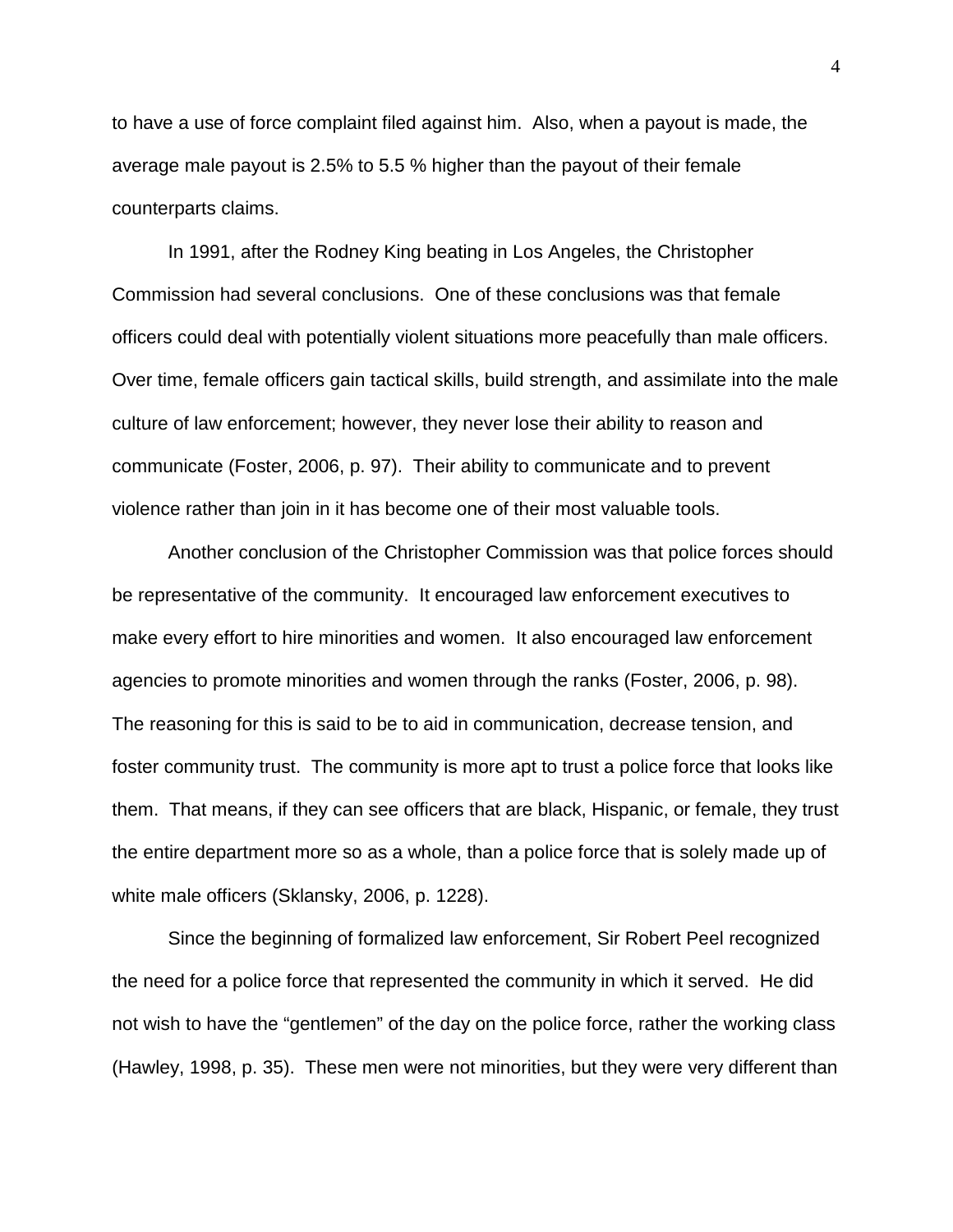the loosely formed police forces of the past. African American males were first readily hired in the 1960's. Racial tensions were at an all-time high, and the belief was that having this minority group represented on the force could help to legitimize the police force and help deal with the civil unrest of the day (Barlow & Barlow, 2000, p. 275).

The community itself usually gives greater credibility to a diverse police force. The department that hires more black officers has a community buy-in from predominately black neighborhoods. There is research that indicates that black officers gain higher cooperation from black citizens; much more so than their white counterparts. Black officers are believed to come from similar backgrounds, and to have shared some of the same social circumstances as their black citizenry and therefore the officers can empathize with their citizenry at a higher and more meaningful level (Weitzer, 2000, p. 320).

#### **COUNTER POSITION**

There are researchers that argue that targeted recruiting does not work. That is to say that even with the best efforts, targeted recruiting does not result in larger numbers of minorities and women police officers (Ho, 2005, p. 471). In Ho's study, predominately white neighborhoods in North Carolina were used to target minority groups. The assumption was that recruiting black applicants in white neighborhoods would result in a higher black applicant pool. Ho contends that although minority groups may be recruited for testing, they are eliminated from the hiring process. Preliminary background checks, oral review boards, other testing instruments reduce the number of minorities that are employed, thus, keeping institutionalized racism firmly in place.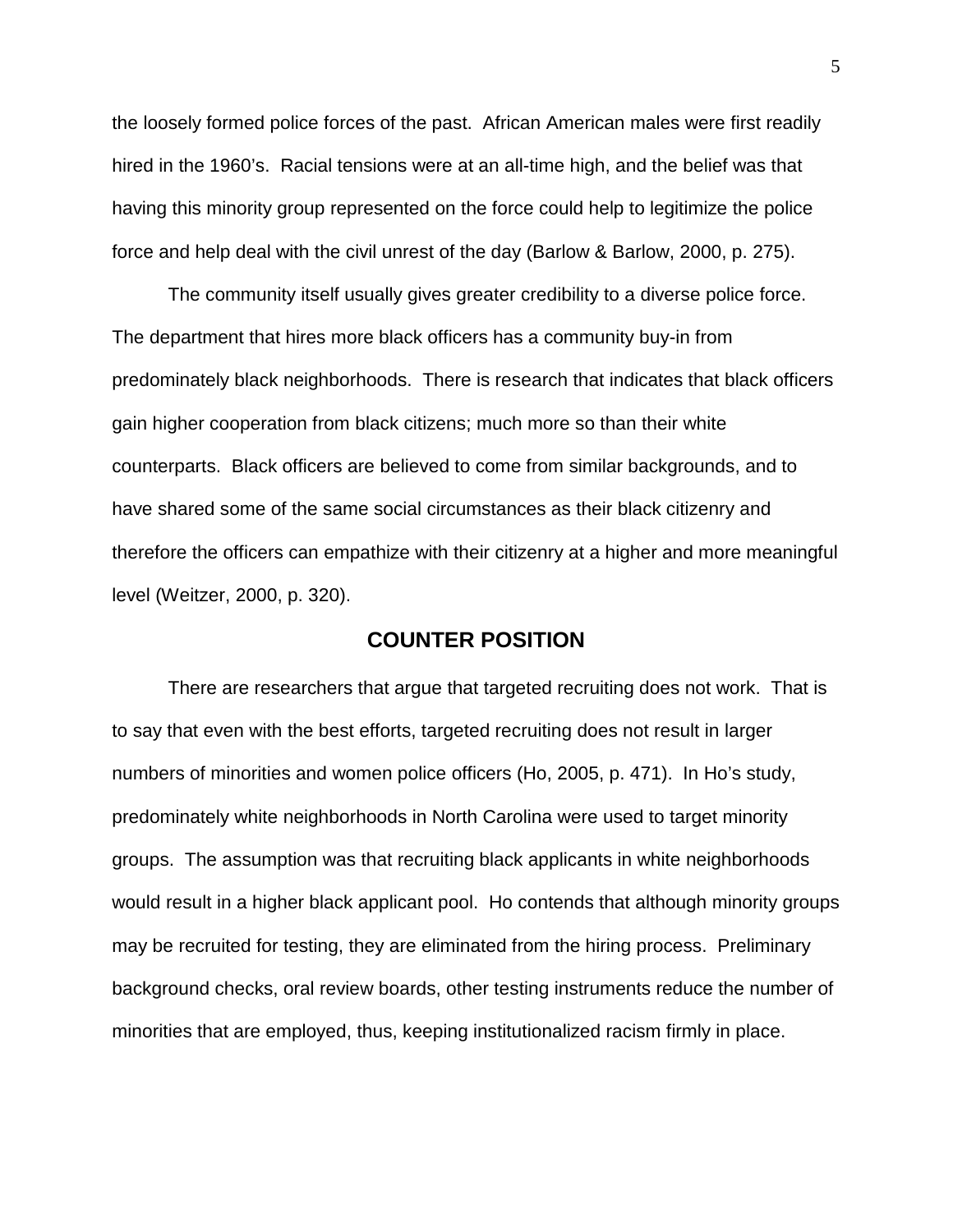The major concern with this study is that is cannot be generalized to the entire country. The fact is that targeted recruiting does result in more applicants and ultimately more minority officers. Statistics speak to this fact. Minority numbers have steadily risen over the last 30 years. In 1993, black officers accounted for 11.9% in 2007; 11.3% in 1990, 10.5%; and 1987, 9.3%. Hispanic officers accounted for 10.3% in 2007, 6.2% in 1993, 5.2% in 1990, and 4.5% in 1987. Female officers accounted for 11.9% in 2007; 8.8% in 1993; 8.1% in 1990, and 7.6% in 1987 (United States Bureau of Justice, 2007). More than one contributing factor has caused these numbers to increase, but targeted recruiting in a major reason for this upward shift in percentages.

According to Weitzer (2000), the general public does not differentiate between officers of varying races. Weitzer explained the "being blue" phenomenon. In other words, officers no longer belong to a particular race, they are police officers and therefore are "blue". The color blue refers to the color of the police officers uniform. Weitzer (2000) stated that earlier studies indicated that officers of a non-white race, in essence, gave up their race or gender. Black officers were no longer black. Hispanic officers were no longer Hispanic. In some cases, black citizens have reported having been treated more harshly by black officers than white ones. Citizens described black officers as having to "prove" themselves to the citizenry and to the department in general and thus act more aggressively to prove that they are not showing any favoritism towards their own race.

In the 1970's, females were the most marginalized of this minority group. If they were too feminine, then they were not effective police officers. If they were effective police officers, then they were not feminine and, therefore, less of a woman. There was

6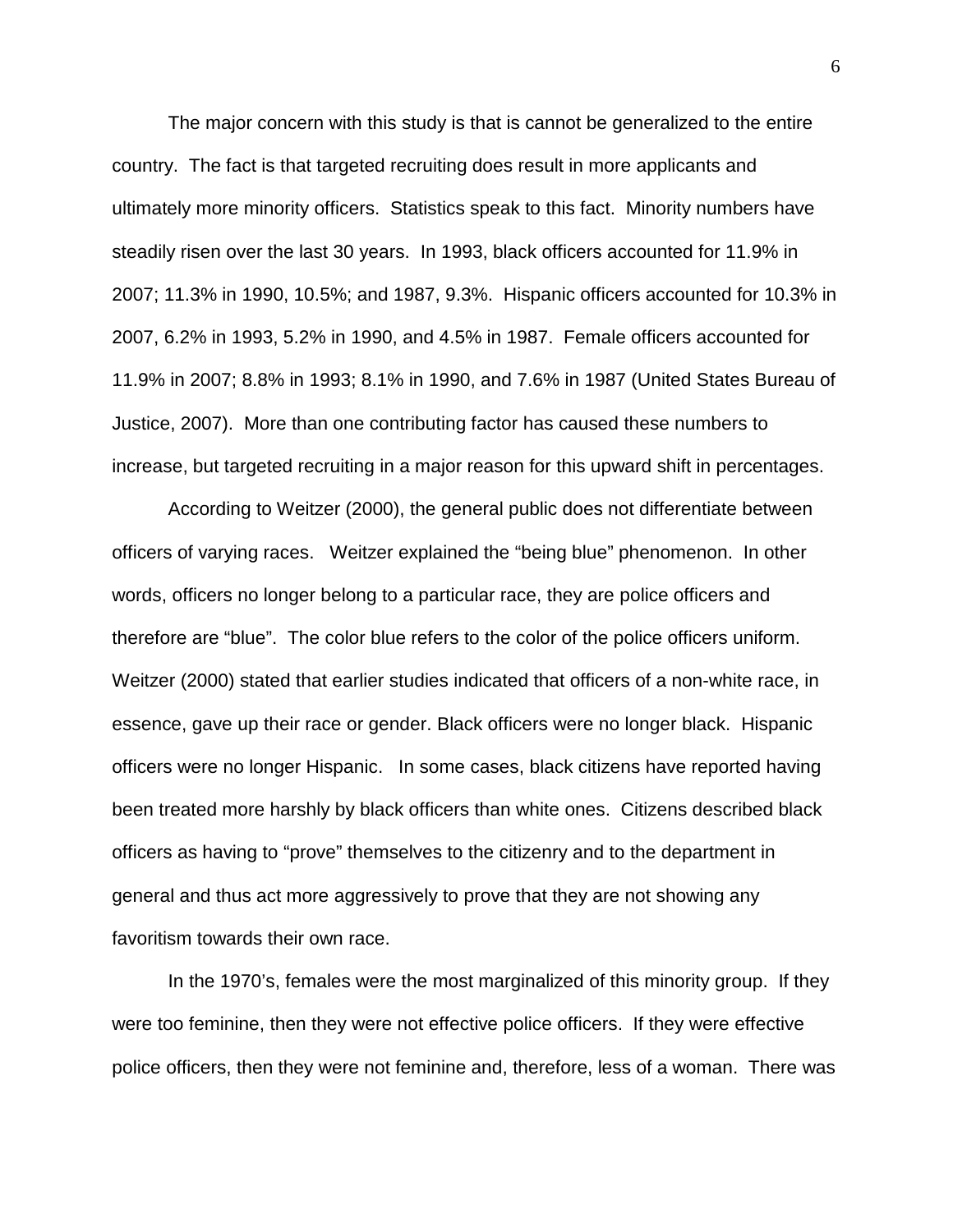essentially no winning as a female officer. Striking a balance between being a police officer and being a woman was nearly impossible (Weitzer, 2000, p. 321).

By and large, police officers do not show favoritism in the community toward their own race or gender. They even are more accepting of other races working beside them (Sklansky, 2006, p. 1224). The reasoning for this is said to be on-one-on contacts with minority and female officers. As relationships are formed, race becomes less of an issue. This is the same in the community as it is inside the department. If an officer is assigned the same beat or district, that officer creates relationships in that community. The officer interacts with residents, business owners, and visitors to form bonds that race does not have an impact on.

Haarr (1997) described a department today that is less "blue" and more segmented. However, segmented is not necessarily a negative trait. Differences are not always a negative attribute. Differences open up an organization to new ideas, new perspectives, and new ways of accomplishing tasks. Having the same type person problem solve in the same manner can lead to the same outcome.

An argument against targeted recruiting is that positions that would have otherwise gone to qualified white males are being forced to minorities. In 1975, minorities had to be hired by court order. Samuel Williams, who served as president of the Los Angeles Board of Police Commissioners in 1975 warned that, "the entrance of minorities into a department under a judge-fashioned statistical umbrella can only lead to an organization…torn by faction and laced with angry mutterings," an organization "deprived of that crucial cooperation among brother officers so critically essential to effective service" (Williams, 1975, p. 72). Forcing organizations to hire officers of a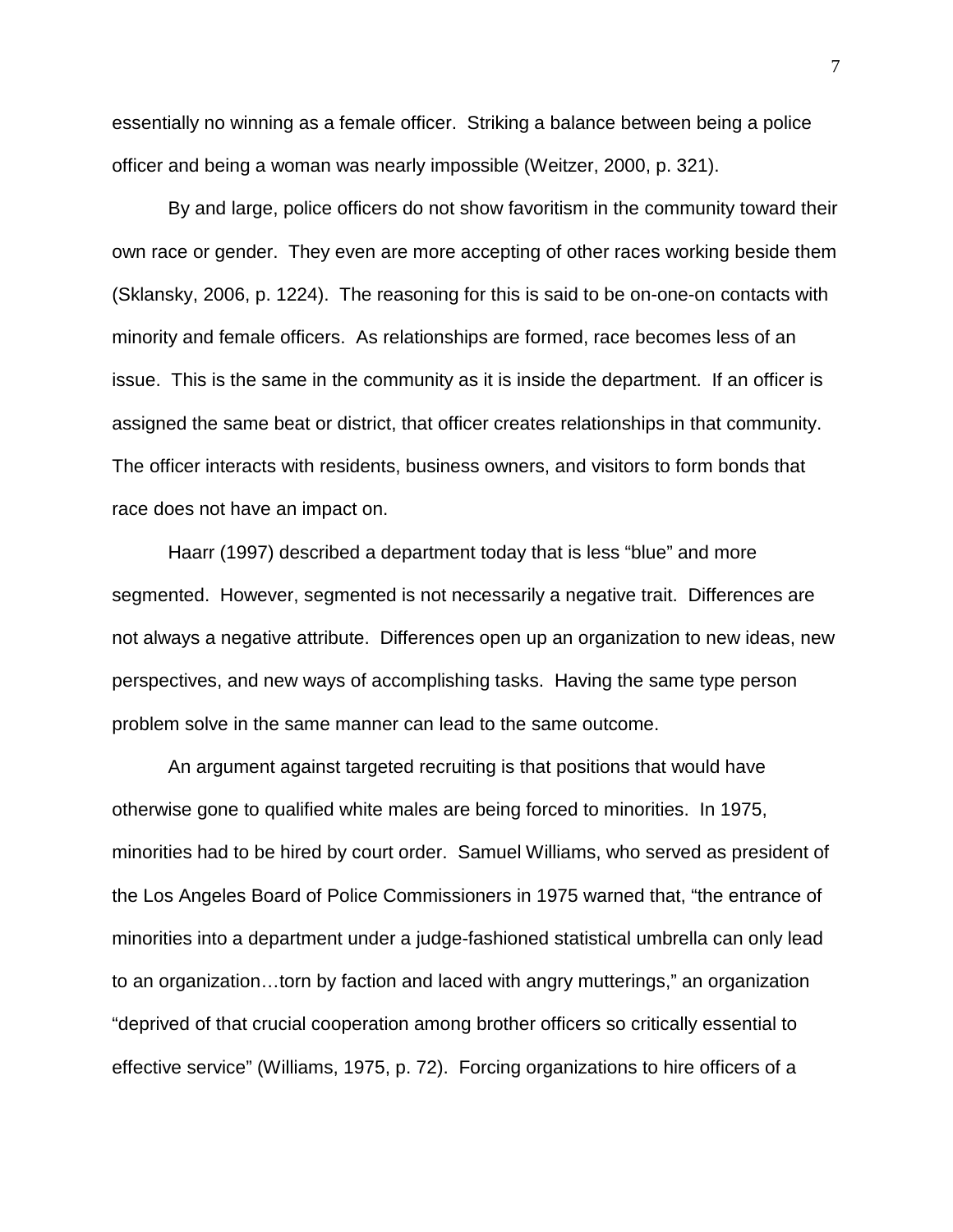certain race had hard beginnings. Taking hiring decisions out of the hands of the police department and forcing someone to hire from a certain racial or gender group only serves to bring about disdain and contempt from the department. Even if that person is qualified for the position, the belief is that they would not have been hired except by the court order. This brings about a rift in the department between the current officers and those hired under court order (Sklansky, 2006, p. 1232).

While having its roots in court ordered beginnings, hiring quotas are a thing of the past. Now, the State of Texas has a mandated initial licensing procedure regulated by the Texas Commission on Law Enforcement (TCOLE). This process is the same for all applicants. There is no difference for race or gender. An individual agency can make the process more stringent, but not more lenient. The components that most departments choose to follow are: validated written examination, physical fitness examination, comprehensive background investigation, oral review board (panel interview), medical evaluation, polygraph examination, and psychological testing (TCOLE, n.d.).

The written examination varies from department to department if they even have one, but must be validated in order to be administered. The state of Texas requires that a candidate be a high school graduate, or to have passed a general educational development (GED) test indicting high school graduation level, or they must have 12 semester hours of credit from an accredited college or university (Texas Administrative Code, n.d.).

Physical agility testing is not a requirement of the hiring process. If a department has some sort of physical testing, then it cannot be designed in such a way as to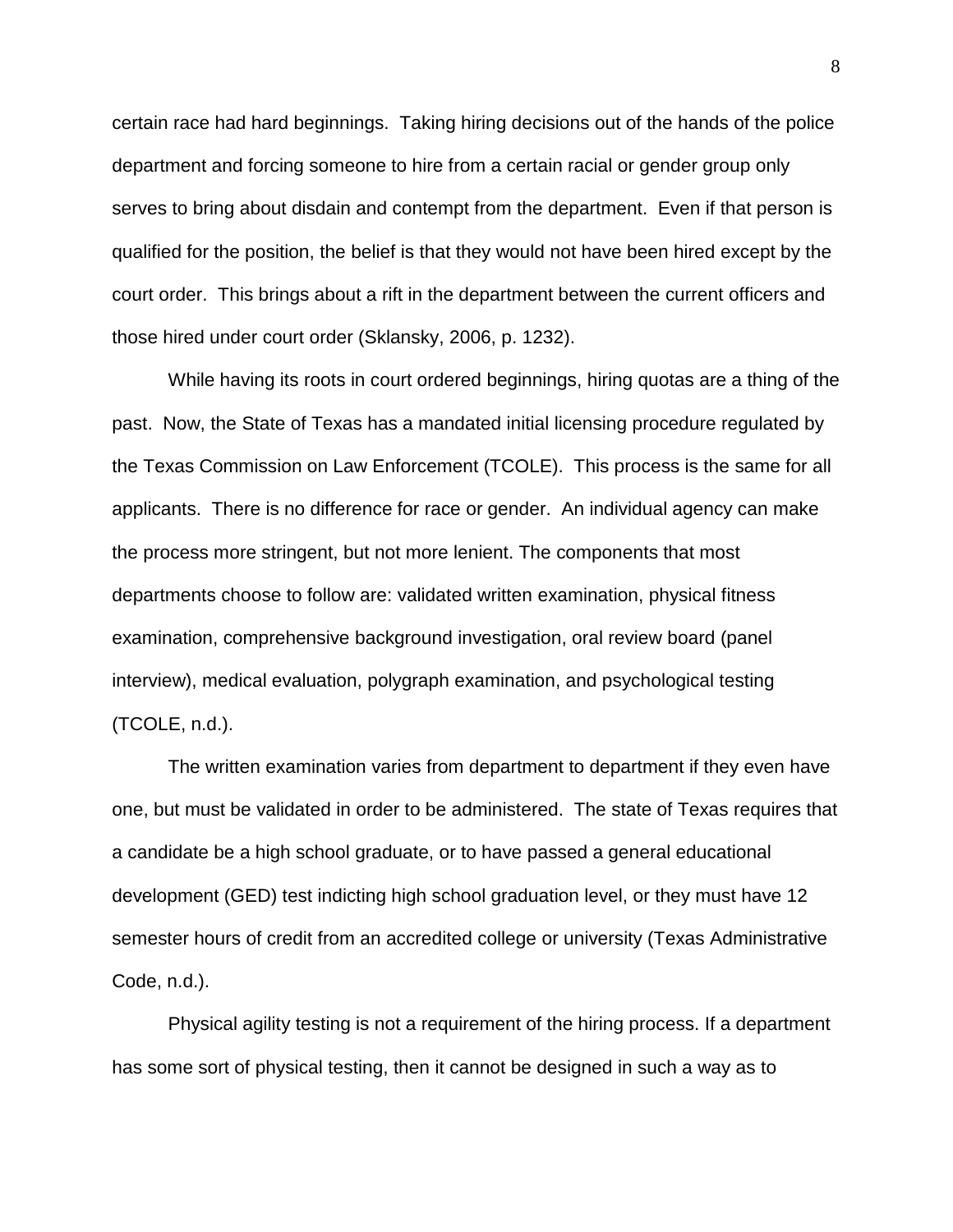exclude certain people. Lonsway (2003) addresses the issue of inconsistent physical agility testing. This study mainly focuses on the adverse action that physical testing has on otherwise qualified applicants. In 1956, 85% of departments surveyed had a height requirement of at least 5 foot 8 inches (Gaines, Falkenberg, & Gambino, 1993). These standards kept a large amount of female applicants from being eligible for positions as police officers. Height and weight requirements were later ruled as discriminatory under Title VII of the Civil Rights Act of 1964 ("About Affirmative Action," 2011). The Act stated that in regards to employment, persons cannot not excluded from the hiring process of an organization based upon their gender or race ("About Affirmative Action," 2011, paragraph 8).

TCOLE initial licensing standards outline that a license can only be "granted to a candidate who has been subjected to a background investigation and has been interviewed prior to appointment by representatives of the appointing authority" (Texas Administrative Code, n.d.). That is, the hiring agency must ensure that the candidate is not disqualified due to possessing a criminal history. Common criminal history disqualifiers include: a person cannot have been convicted of a Class B misdemeanor within the last ten years, has never been convicted of an offense involving family violence, cannot be prohibited by state or federal law from operating a motor vehicle, and is not prohibited by state or federal law from possessing a firearms or ammunition (Texas Administrative Code, n.d.).

Agencies can also conduct oral interview boards as a part of the hiring process. An oral interview board consists of current employees asking scenario type questions to the applicant to get a feel for how the applicant would perform on the street. The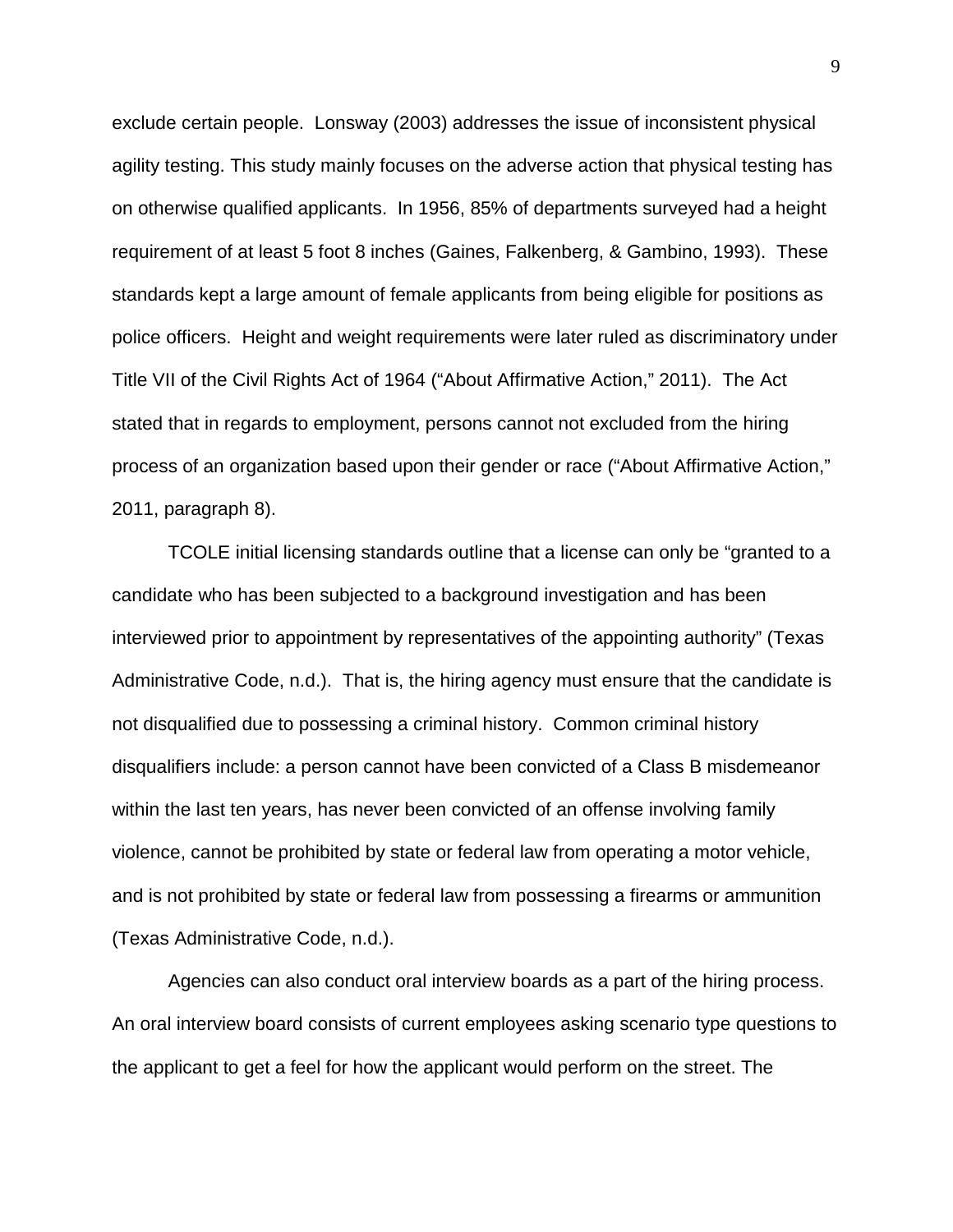medical evaluation is a mandated portion of the hiring proves. All law enforcement candidates in Texas must have had a medical exam and found to be within appropriate health perimeters and also pass a drug screen (Texas Administrative Code, n.d. ). Psychological testing is also mandated by TCOLE. TCOLE will not issue a peace officer's license prior to the candidate passing an appropriate psychological exam by a psychologist who is familiar with the job duties of a police officer (Texas Administrative Code, n.d.).

#### **RECOMENDATION**

For the state of Texas, the initial licensing procedures are very similar, and there are no longer court ordered hiring requirements in place. The person who is best suited for the position should be hired, but the approach now is to cast a wider net. If more people are afforded the opportunity to test for a position, then the chances of a member of a minority group being hired is greater. The purpose of targeted recruiting is not to hire members of a minority group just for the sake of hiring from a minority group. The employment decision should not be based solely on the basis of race, ethnicity, or gender. That is just as discriminatory as not hiring someone based upon that same criterion.

In order for police departments to be more diversified, represent the community in which they serve, gain more community trust and credibility, lesson their use of force liability, and be more inclusive of differing races, ethnicities, and genders, they must, "recruit more, many more, policemen from minority groups: because every section of the community has a right to expect that is aspirations and problems, its hopes and fears, are fully reflected in the police" (Katzenbach, 1967, p. 142).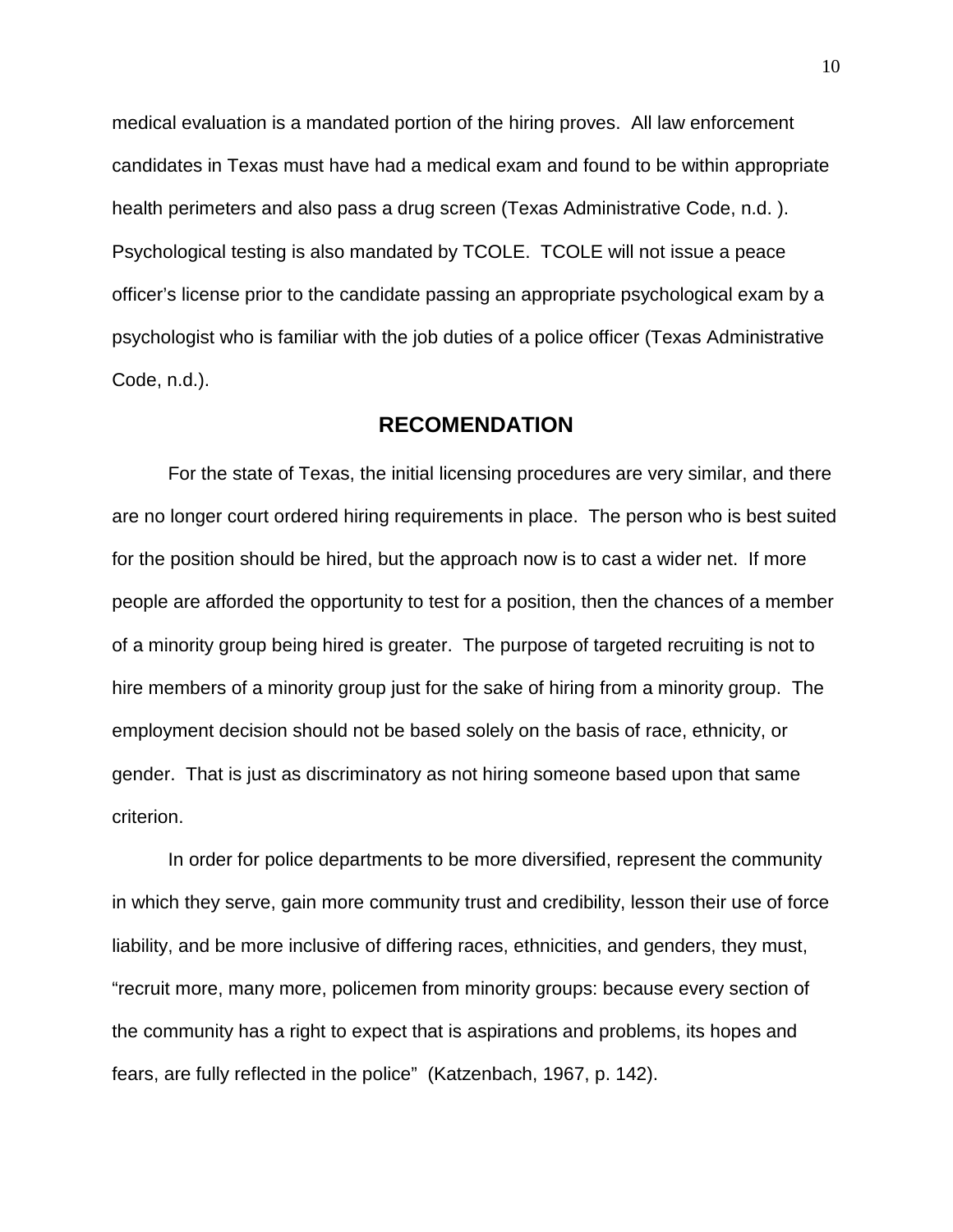The face of law enforcement is different than it was in its infancy. Law enforcement will continue to change as long as society changes. Departments and hiring managers must anticipate this change and plan for it. One way in which they can plan for this change is to ensure their force is representative of the area in which they serve. Since the hiring process can be a lengthy one, targeted recruiting now can help departments get ahead of the problem of an under-represented force.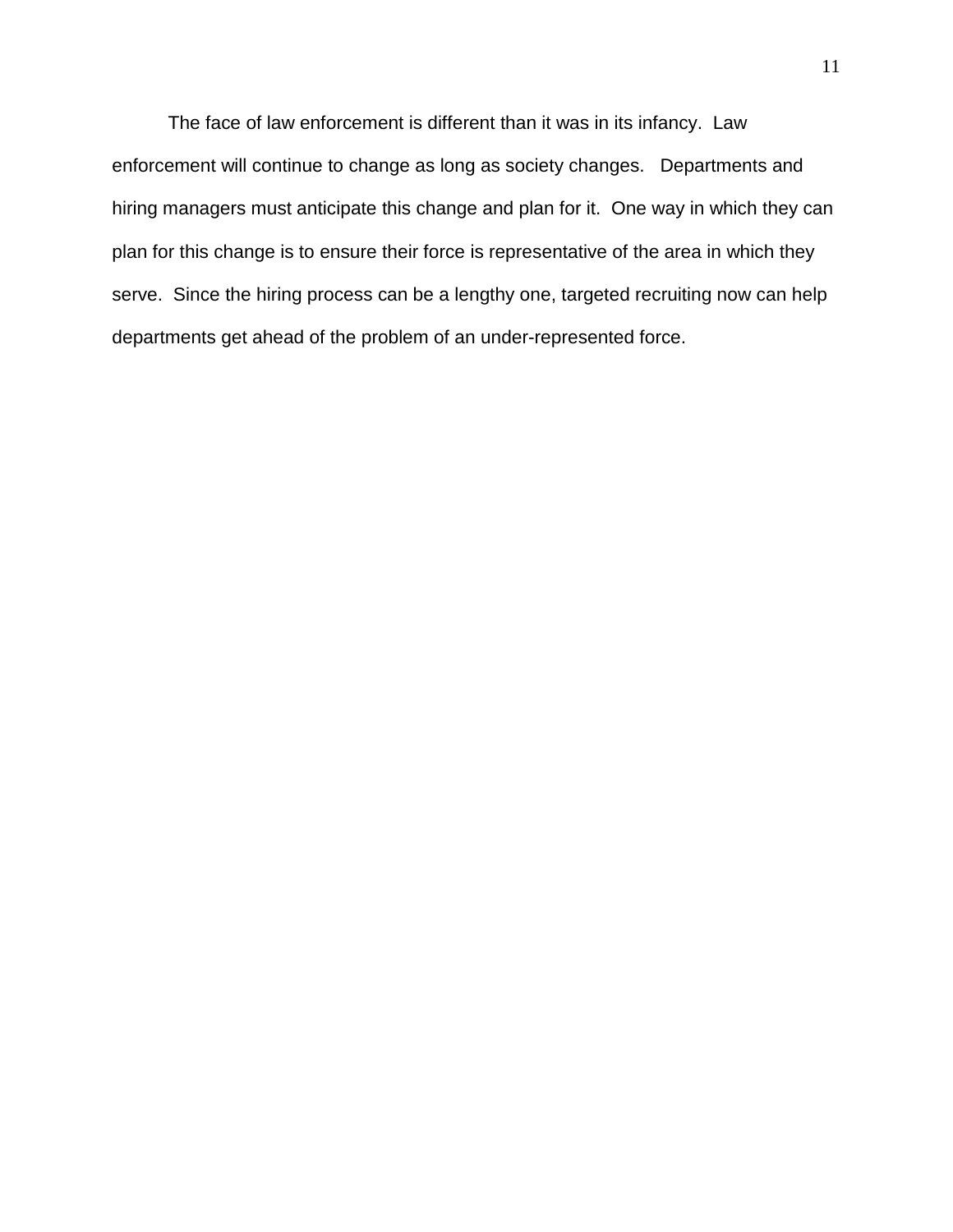#### **REFERENCES**

- About Affirmative Action. (2011, October 27). Retrieved October 27, 2011, from Affirmative Action: http://www.dol.gov/ofccp/regs/compliance/aa.htm.
- Barlow, D., & Barlow, M. (2000). *Police in a multicultural society; An American story.* Long Grove: Waveland Press.
- Buchanan, J. (2006). Assessing the impact of the Stephen Lawrence inquiry. *Probation Journal, 53*,(2), 173-176.
- Doerner, W. (1995). Officer retention patterns: An affirmative action concern for police agencies? *American Journal of Police*, *14*(3/4), 197-210.
- Foster, K. (2006). Gender and excessive force complaints. *Law & Order*, *54*(8), 95- 99.
- Gaines, L., Falkenberg, S., & Gambino, J. (1993). Police physical agility testing: An Historical and legal analysis. *American Journal of Police*, *12*(4), 47-66.
- Haarr, R. (1997). Patterns of interaction in a police patrol bureau: Race and gender barriers to integration. *Justice Quarterly*, *8*(431), 53, 66.
- Hawley III, T. (1998). The collegiate shield: Was the movement purely academic? *Police Quarterly*, *1*(35), 35-59.
- Ho, T. (2005). Do racial minority applicants have a better chance to be recruited in a predominately white neighborhood? An empirical study. *Police Quarterly*, *8*(4), 455-475.
- Katzenbach, N. (1967). *The challenge of crime in a free society.* Washington, DC: United States Government Printing Office.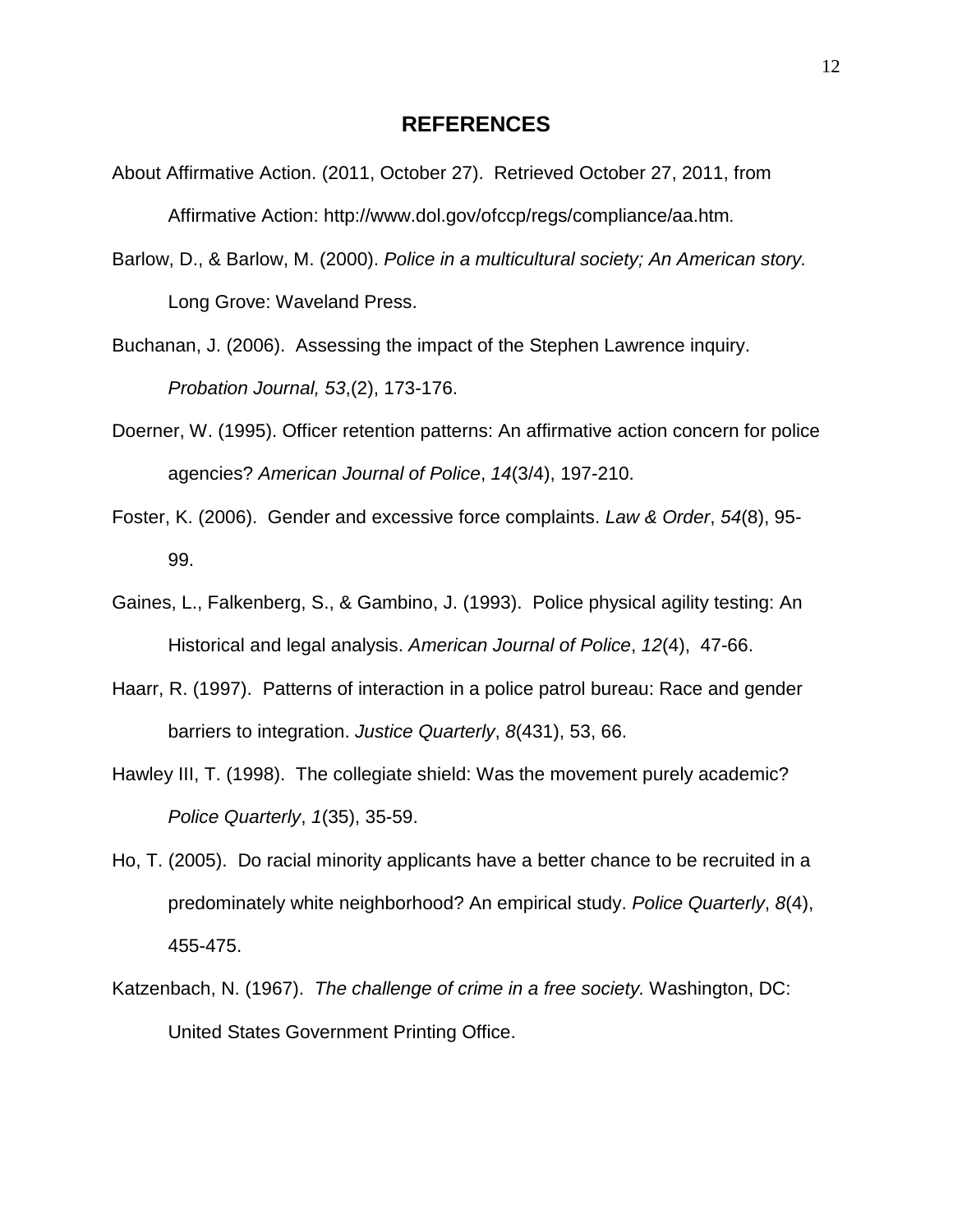Lonsway, K. (2003). Tearing down the walls: Problems with consistency, validity, and adverse impact of physical agility testing in police selection. *Police Quarterly*, *6*(3), 238-277.

Martinez, L. (2006). Real-life recruiting. *Law Enforcement Technology*, *33*(8), 10-16.

Moore, A. (2004). Lesson from the law. *Nursing Standard*, *19*(6), 15-16.

- Murji, K. (2007). Sociological engagements: Institutional racism and beyond. *Sociology*, *41*(5), 843-855.
- Office of Justice Programs. (2007). Retrieved October 27, 2011, from Bureau of Justice Statistics: http://bjs.ojp.usdoj.gov/content/pub/pdf/lpd07.pdf
- Sklansky, D. (2006). Not your father's police department: Making sense of the new demographics of law enforcement. *Journal of Criminal Law & Criminology*, *96*(3), 1209-1243.

Slahor, S. (2007). Diversity in recruitment. *Law & Order*, *55*(12), 55-58.

Texas Administrative Code, Title 37, Part 7, Chapter 217. (n.d.). Retrieved October 27, 2011, from [http://texreg.sos.state.tx.us/public/readtac\\$ext.ViewTAC?tac\\_view=4&ti=37&pt=7](http://texreg.sos.state.tx.us/public/readtac$ext.ViewTAC?tac_view=4&ti=37&pt=7) &ch=217&rl=Y

Texas Commission On Law Enforcement. Current rules. (n.d.). Retrieved May 1, 2015 from http://www.tcole.texas.gov/sites/default/files/FormsAppsPubs/Rules%20Handboo

k\_05\_1\_2015.pdf